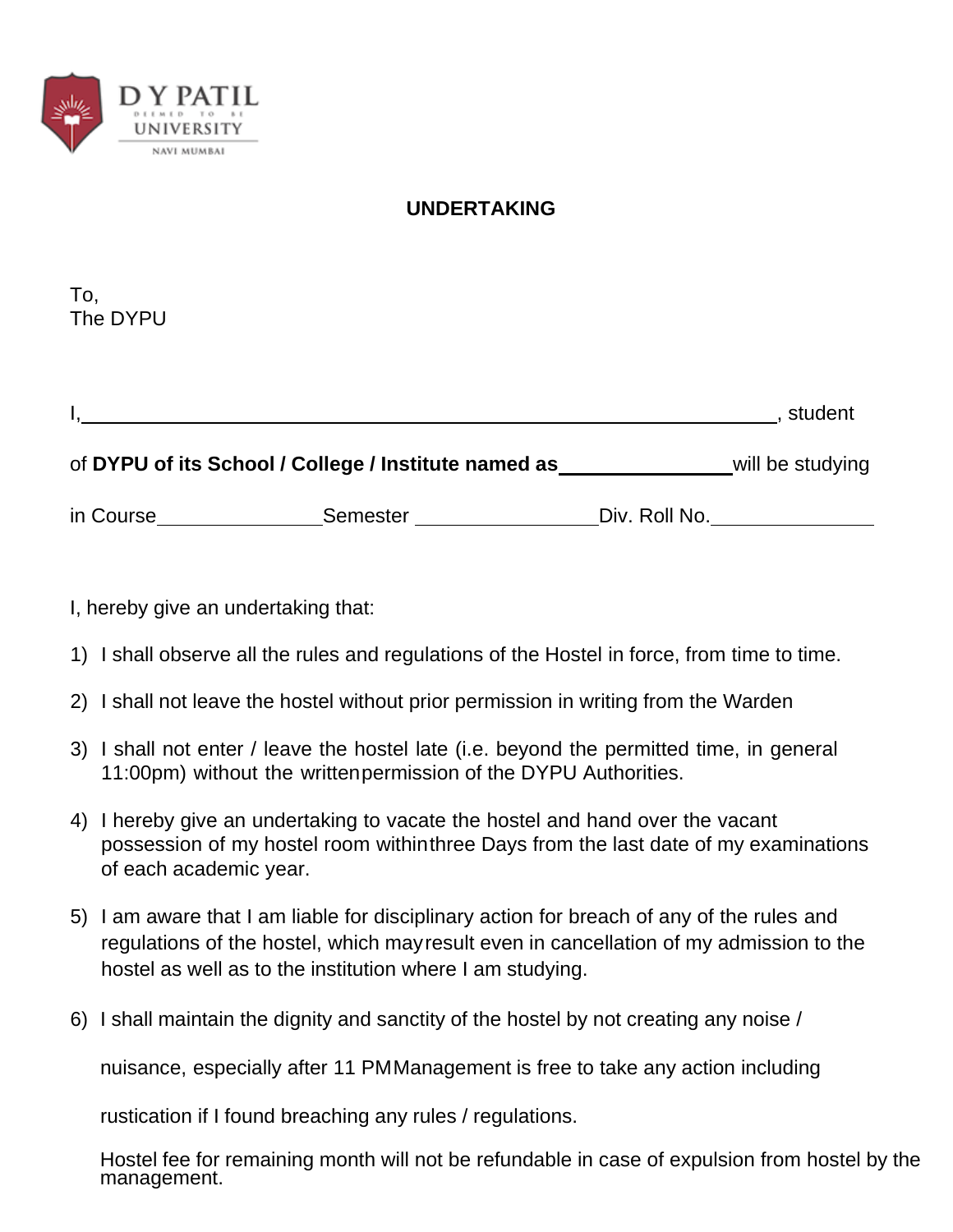Date\_\_\_\_\_\_\_\_\_\_\_\_\_\_\_\_\_\_\_\_\_\_\_\_\_\_\_Signature of the Student \_\_\_\_\_\_\_\_\_\_\_\_\_\_\_\_\_\_\_\_\_\_\_\_Signature of Parent

\_\_\_\_\_\_\_\_\_\_\_\_\_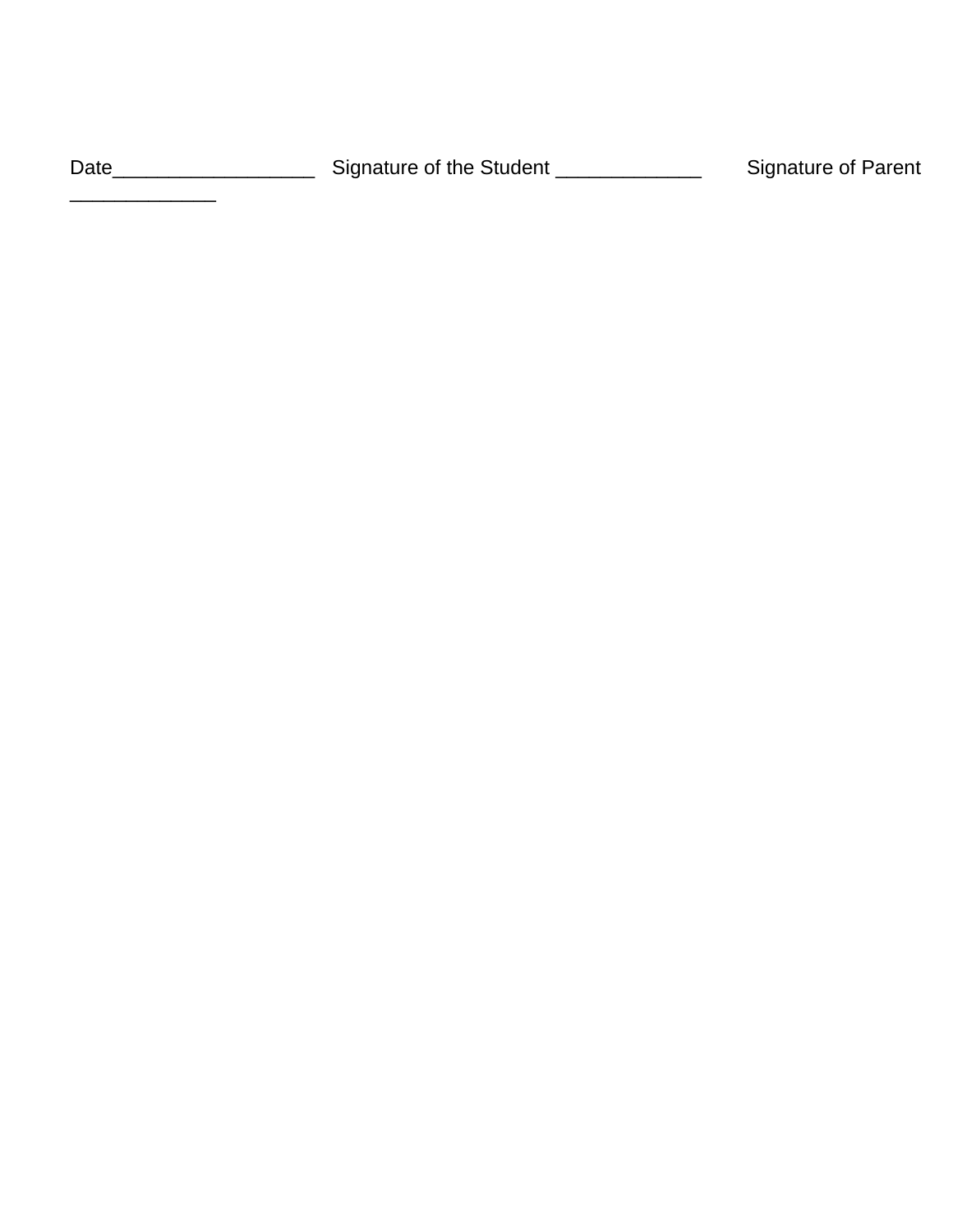## **UNDERTAKING**

| _<br>--<br>٧<br>×<br>۰,<br>۰.<br>× |
|------------------------------------|
|------------------------------------|

The DYPU

|                                                                                                                   | student of |
|-------------------------------------------------------------------------------------------------------------------|------------|
| DYPU of its School / College / Institute named as ______________________________                                  |            |
|                                                                                                                   |            |
|                                                                                                                   |            |
|                                                                                                                   |            |
| I, hereby give an undertaking that, I have read the hostel fee refund rules and I understand that,                |            |
| the hostel fees will be refunded only after the cancellation of <b>admission</b> from <b>DYPU</b> . If the hostel |            |
| cancellation is made before commencement of course, Rs.3000/ as processing charges will be                        |            |
| deducted and balance amount will be refunded within 03 months of cancellation. If the hostel                      |            |
| cancellation is made after commencement of course, there will be no refund of hostel fees. In                     |            |
| this case, only the security deposit will be refunded within 03 months.                                           |            |
|                                                                                                                   |            |

| Date:  | Signature of the Student | Signature of |
|--------|--------------------------|--------------|
| Parent |                          |              |